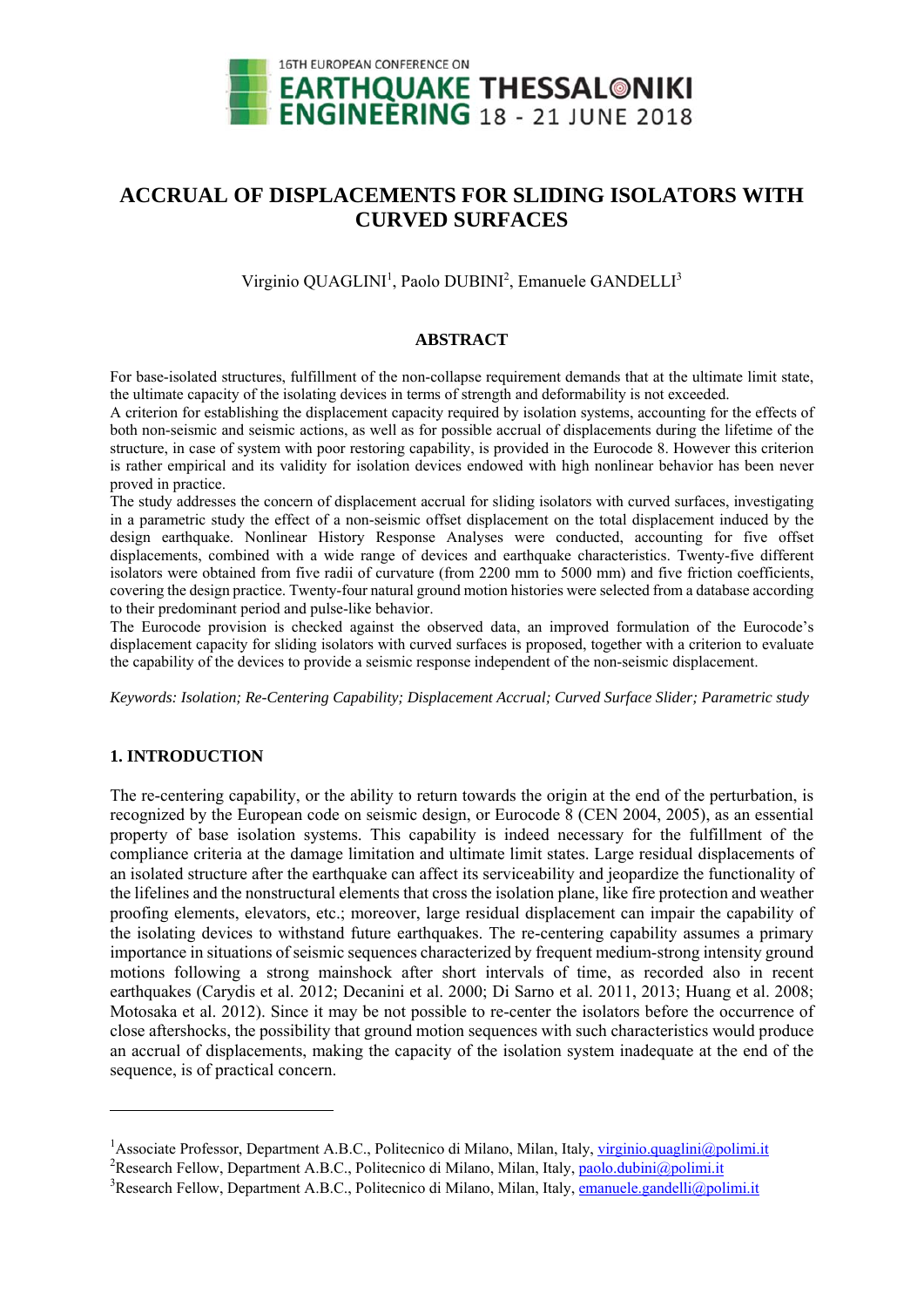According to Eurocode 8 (CEN, 2005), the isolation system has sufficient re-centering capability when the condition is met

$$
\frac{d_m}{d_{rm}} \ge \delta \tag{1}
$$

where  $d_m$  is the seismic displacement under the design earthquake,  $d_{rm}$  is the maximum residual displacement at which the isolating system can be in static equilibrium, and δ a numeric coefficient that counts  $\delta$  = 0.5. For an isolation system with bilinear force-displacement behavior the maximum residual displacement  $d_{rm}$  is given by the ratio between the characteristic strength  $F_0$  and the restoring stiffness *K*2 (Figure 1) and depends only on the mechanical properties of the system.



Figure 1. Force – displacement curve of a bilinear hysteretic isolation system. *F*0 : characteristic strength, *K*1 : elastic stiffness,  $K_2$ : post-yield or restoring stiffness,  $d<sub>y</sub>$ : yield displacement

Isolation systems satisfying Equation (1) are assumed to have enough restoring capability to prevent the accumulation of displacements during repeated events. In such case, the Eurocode recommends that the horizontal displacement capacity *Di* of the *i*-th isolator of the system shall be designed to satisfy the condition

$$
D_i \ge d_{G,i} + \gamma_{IS} \cdot d_{m,i} \tag{2}
$$

where  $d_{G,i}$  is the displacement of the *i*-th isolator induced by non-seismic actions,  $d_{m,i}$  is the displacement of the isolator induced by the design earthquake, and  $\gamma_{I\bar{S}}$  is an amplification factor that counts  $\gamma_{I\bar{S}} = 1.2$ for buildings and  $\gamma_{IS}$  = 1.5 for bridges (CEN 2005). The basic assumption is that the offset displacement  $d_{G,i}$  does not affect the entity of the seismic displacement, and the linear superposition of the effects of non-seismic and seismic actions applies.

On the contrary, isolating systems not satisfying Equation (1) shall be provided with sufficient displacement capacity to accommodate the accrual of residual displacements during the service life of the structure, and the capacity of the *i*-th isolator is required to satisfy (CEN 2005)

$$
D_i \ge d_{G,i} + \gamma_{du} \cdot \rho_d \cdot d_{m,i} \tag{3}
$$

where the factor  $\gamma_{du} = 1.2$  covers the uncertainties in the estimation of the design displacement, and  $\rho_d$ accounts for the possible accumulation of residual displacements under a sequence of seismic events occurring before the design earthquake, considered to have the same probability to occur:

$$
\rho_d = 1 + 1.35 \frac{1 - (d_y/d_m)^{0.6}}{1 + 80 (d_m/d_{rm})^{1.5}}
$$
(4)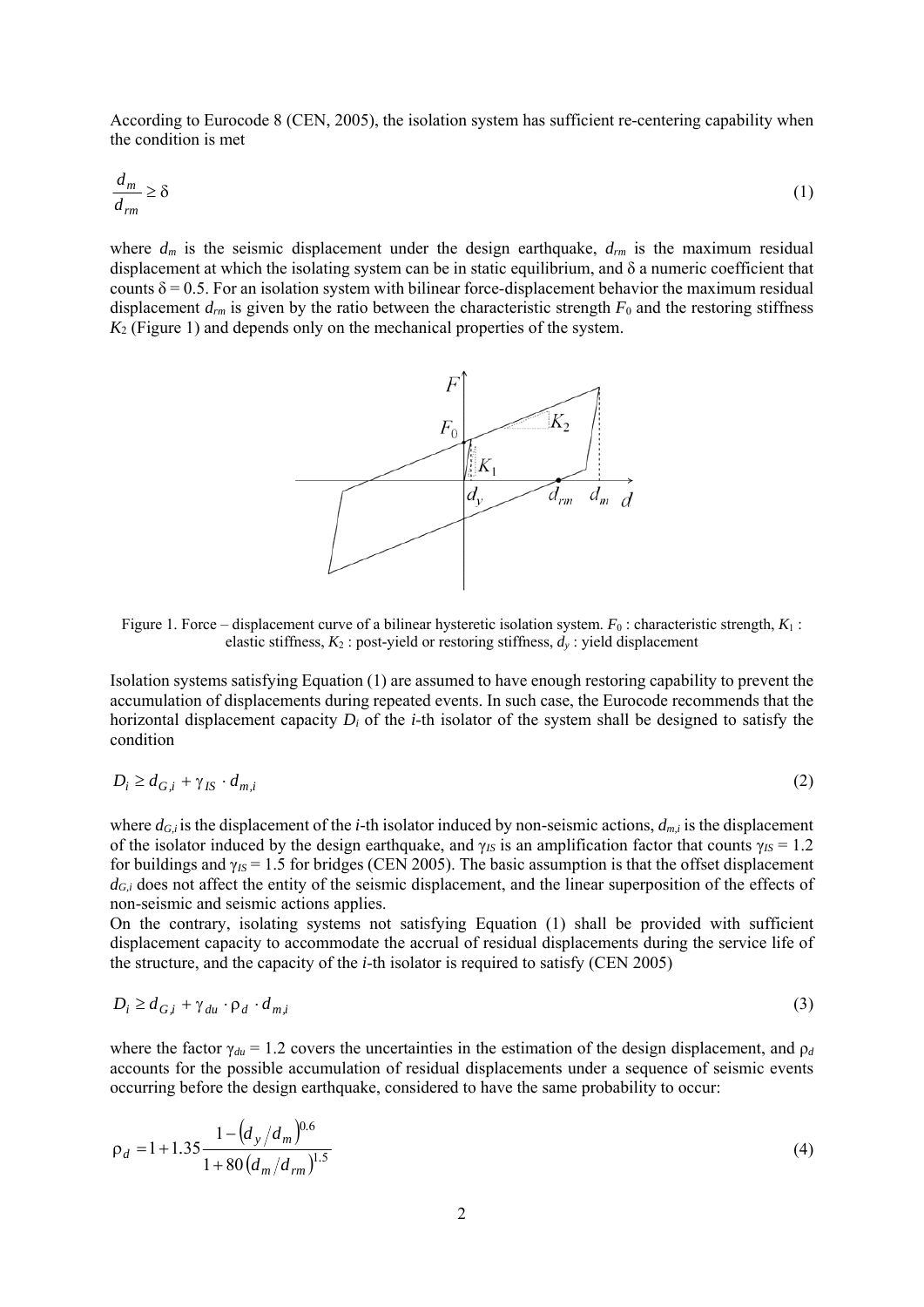where  $d<sub>y</sub>$  is the yield displacement of the equivalent bilinear system (Figure 1), and the other quantities have been already defined; for systems with  $d_m/d_{rm} > 0.5$  the accumulation of residual displacements is insignificant ( $\rho_d$  < 1.05).

The code's criteria are mainly based on semi-empirical assumptions, like e.g. effects superposition for re-centering systems, rather than on solid fundamentals, and, above all, they are not supported by exhaustive experimental results. In particular, while their validity has been numerically demonstrated for conventional bilinear hysteretic systems (Katsaras et al. 2008), numerical and experimental studies concluded that the criterion  $d_m/d_{rm} > 0.5$  may be not conservative for isolating devices with high damping capacity or characterized by a strong nonlinear behavior, like "flag-shaped" devices comprising selfcentering Shape Memory Alloy elements (Cardone 2012), and sliding devices with curved surfaces (Cardone et al. 2015, 2017; Ponzo et al. 2017; Quaglini et al. 2017a).

The sliding isolator with curved surfaces, known as Curved Surface Slider (CSS) or Friction Pendulum System (FPS), introduced in the '80s of the last century (Zayas et al. 1987, 1990), and today is one among the most popular isolation devices worldwide (Martelli et al. 2014). In its basic version, the Curved Surface Slider consists of a concave plate and an articulated slider (Figure 2), and a sliding surface is formed between the slider and the concave plate to accommodate the horizontal displacement of the superstructure. The concave surface provides a restoring force that is proportional to the horizontal displacement, while the friction force developed during the accommodated sliding motion provides the energy dissipation capability, with benefits of reduction in the transmitted lateral force and in the displacement demand. Though improved versions with multiple sliding surfaces have been proposed in recent years, like the Double Concave Surface Slider (Fenz and Constantinou 2006), and the Triple Friction Pendulum (Fenz and Constantinou 2008a, 2008b), their mechanical behavior follows the same fundamental principle.



Figure 2. Curved Surface Slider: (a) centered position; (b) deformed position

The large spread of use of the CSS requires of its behavior a detailed knowledge and improved modelling capability under seismic conditions; however its restoring behavior has been never investigated in detail, and in particular, the validity of the Eurocode's provisions has been never checked. The study presents some results from a wide investigation on the restoring capability of Curved Surface Sliders (Quaglini et al., 2017b), aiming at assessing the effect of the non-seismic offset displacement on the actual displacement of the isolation system during an earthquake.

# **2. PARAMETRIC STUDY**

Nonlinear Response History Analyses (NRHAs) were performed on a Single Degree Of Freedom system with an assigned mass of 100 tons, typical of medium-rise residential buildings (Cardone et al. 2015), supported by an isolator element. The numerical model was formulated in OpenSees software, v.2.5.4 (McKenna et al. 2000). The isolation system was modelled using the *SingleFPSimple3d* bearing element available in the software library, with coefficient of friction described as

$$
\mu = \mu_{LV} - (\mu_{HV} - \mu_{LV}) \cdot exp(-\alpha \cdot |V|)
$$
\n(5)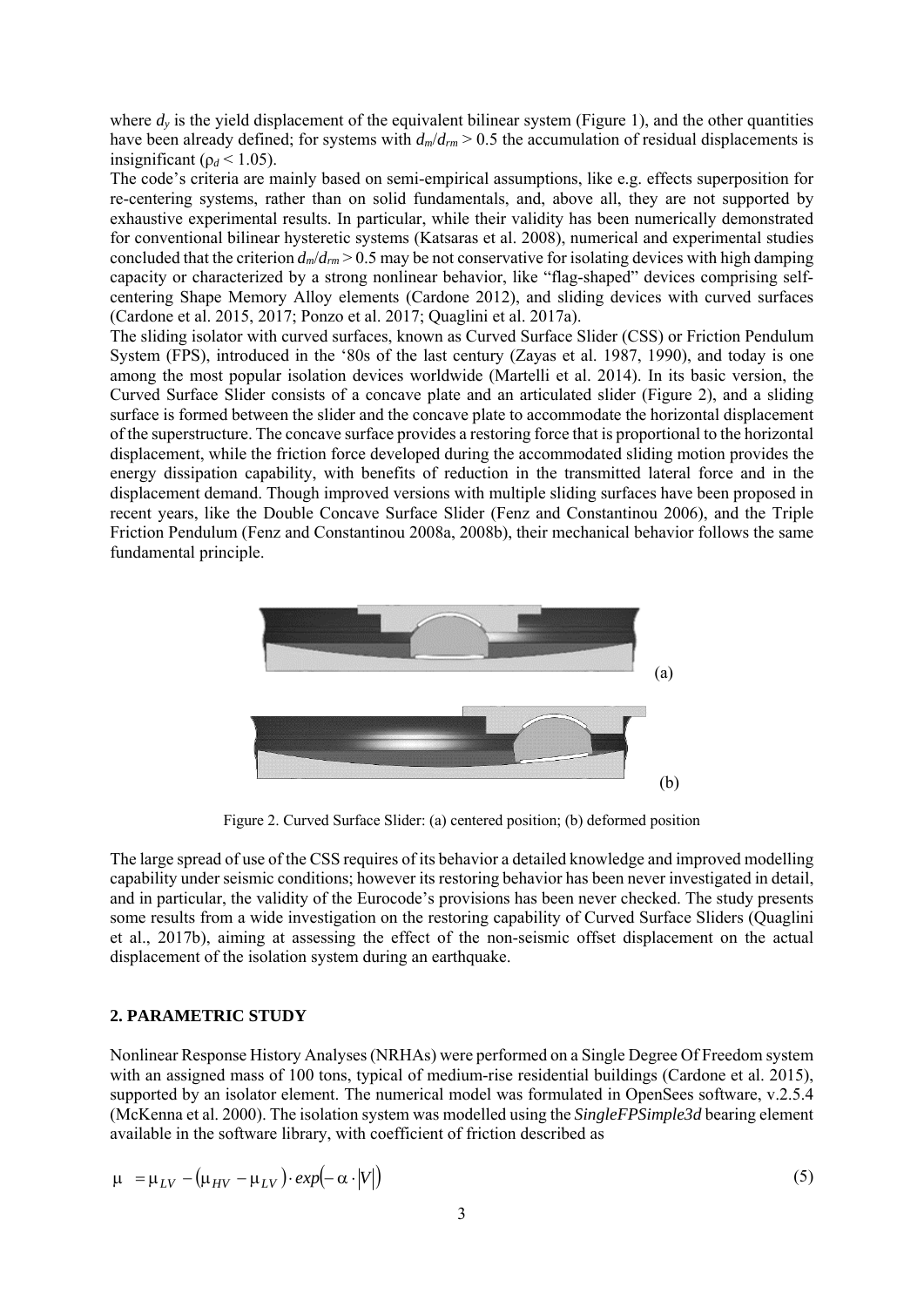where constants  $\mu_{LV}$  and  $\mu_{HV}$  represent the coefficient of friction at very low and very high velocity, respectively, and α controls the rate of transition from  $\mu_{LV}$  to  $\mu_{HV}$  (Constantinou et al. 1991). The restoring stiffness of the isolation system was set as  $K_2 = W/R$ , where *W* is the vertical load acting though the isolation system, and  $R$  is the radius of curvature of the concave surface, while the elastic stiffness was assumed as  $K_1 = 100 K_2$  (Naim and Kelly 1999).

## *2.1 Parameters of the CSS*

Different values of the main mechanical parameters of the Curved Surface Slider, namely the radius of curvature  $R$  and the coefficient of friction  $\mu$ , were examined in the study, covering the production ranges of current devices on the European market (Table 1).

The five values of radius *R* corresponded to an undamped isolation period  $T_{ISO} = 2 \pi \sqrt{(R/g)}$  ranging from 2.9 to 4.5 seconds, typical for base isolation applications.

To characterize the friction properties, the low velocity friction coefficient  $\mu_{LV}$  was assigned as independent parameter, while the high velocity coefficient was assumed to count  $\mu_{HV} = 2.5 \mu_{LV}$ , and a fixed value  $\alpha = 0.0055$  s/mm was assigned to the transition rate parameter (Cardone et al. 2015). Although the variability of the coefficient of friction with axial load and air-temperature (Dolce et al. 2005; Quaglini et al. 2012) was not directly taken in account, it was assumed to be indirectly covered by the examined range of friction coefficients.

|  |  |  |  |  | Table 1. Parameters of Curved Surface Sliders examined in the study. |  |
|--|--|--|--|--|----------------------------------------------------------------------|--|
|--|--|--|--|--|----------------------------------------------------------------------|--|

| parameter                               | values                                               |  |  |
|-----------------------------------------|------------------------------------------------------|--|--|
| Radius, $R$ (mm)                        | $2\,200$ ; $3\,000$ ; $3\,500$ ; $4\,000$ ; $5\,000$ |  |  |
| Coefficient of friction, $\mu_{LV}$ (-) | 0.02:0.03:0.04:0.05                                  |  |  |

#### *2.2 Seismic input*

One-directional horizontal ground acceleration histories were considered as seismic inputs, while the vertical component of the ground motion was disregarded.

Ground motion records were selected from the Pacific Earthquake Engineering Research Center (PEER) database (http://peer.berkeley.edu/nga). The records were classified according to the custom Pulse Index,  $PI_k$ , formulated as the ratio between the time interval  $D_{v,T}$  during which the most of the seismic energy is introduced in the structure, and the duration of the quake  $D_{v,B}$  (Quaglini et al. 2017b)

$$
PI_k = 1 - \frac{D_{\nu,T}}{D_{\nu,B}}
$$
(6)

where  $D_{v,T}$  and  $D_{v,B}$  are the Trifunac (Trifunac and Brady 1975) and the bracketed (Bolt 1969) durations of the ground motion, respectively;  $D_{v,T}$  is calculated as the length of time between the instants when the 5% and the 95% of the energy integral  $I_E = \int v_g^2 dt$  (Anderson and Bertero 1987) is developed ( $v_g$  is the ground velocity), and  $D_{v,B}$  is calculated as the total time between the first and the last exceeding of 1% of the peak ground velocity. Based on the  $PI_k$  rank, the records were classified as "pulse-like" ( $PI_k$  > 0.70), "weakly-pulse"  $(0.40 \leq PI_k \leq 0.70)$ , and "non-pulse"  $(PI_k < 0.40)$ .

For each pulse class, the ground motions were further divided depending on the period  $T_{sv}$  of the maximum undamped spectral velocity into four ranges, namely  $T_{sv} \le 2$  s,  $2$  s  $\le T_{sv} \le 3$  s,  $3$  s  $\le T_{sv} \le 4$  s, and  $T_{\rm sv} > 4$  s, which envelope the isolation periods of the devices examined in the parametric study. It must be underlined that, whereas for pulse-like ground motions  $T_{sv}$  coincides with the so-called "pulse" period", corresponding to the dominant peak of the velocity response spectrum at which the largest quantity of seismic energy is available, for non-pulse ground motions a significant energy content can be available over a range of periods around *Tsv* depending on the smoothness of the spectrum.

Eventually, two records were selected per each pulse class and period range, for a total of 24 ground motions (Table 2). Though not exhaustive, the set spans the possible ranges of pulsativity and frequency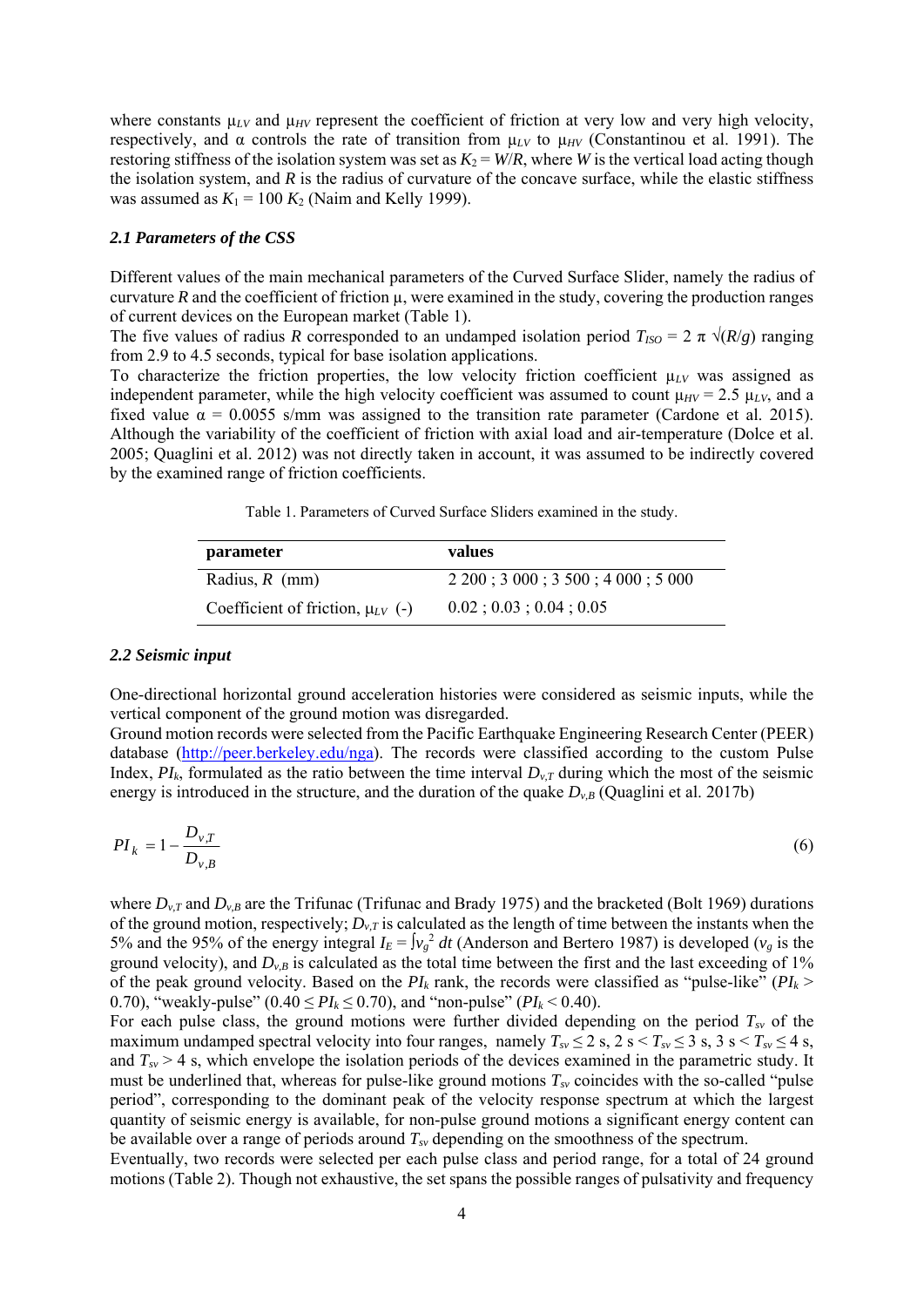content of interest for base isolation.

| class            | <b>Event</b>           | <b>PEER file</b>          | $PI_k$<br>$\left( -\right)$ | $T_{sv}$<br>(s) | S.F.<br>$\left( \text{-} \right)$ |
|------------------|------------------------|---------------------------|-----------------------------|-----------------|-----------------------------------|
| non-<br>pulse    | Chi-Chi 1999           | RSN3860 CHICHI.05 CHY008N | 0.37                        | 0.33            | 4.7                               |
|                  | Chi-Chi 1999           | RSN3858 CHICHI.05 CHY004N | 0.34                        | 0.38            | 10.4                              |
|                  | Chi-Chi 1999           | RSN2938 CHICHI.05 CHY016N | 2.34                        | 0.29            | 10.7                              |
|                  | Chi-Chi 1999           | RSN3844 CHICHI.03 CHY004N | 2.69                        | 0.34            | 7.7                               |
|                  | Alaska 2002            | RSN2102 DENALI NOAA-90    | 3.43                        | 0.24            | 21.4                              |
|                  | Irpinia 1980           | RSN297 ITALY B-BIS270.    | 3.83                        | 0.39            | 7.0                               |
|                  | Chi-Chi 1999           | RSN3851 CHICHI.04 CHY004W | 5.07                        | 0.36            | 14.0                              |
|                  | Landers 1992           | RSN834 LANDERS ARC262     | 5.05                        | 0.35            | 11.0                              |
| weakly-<br>pulse | Nahanni 1985           | RSN496 NAHANNI S2330      | 0.52                        | 0.56            | 1.9                               |
|                  | Chi-Chi 1999           | RSN3846 CHICHI.03 CHY008W | 1.52                        | 0.55            | 9.9                               |
|                  | Cape Mendocino<br>1992 | RSN827 CAPEMEND FOR000    | 2.56                        | 0.51            | 2.6                               |
|                  | Chi-Chi 1999           | RSN3844 CHICHI.03 CHY004W | 2.90                        | 0.59            | 5.6                               |
|                  | Cape Mendocino<br>1992 | RSN827 CAPEMEND FOR090    | 3.08                        | 0.46            | 2.7                               |
|                  | Chi-Chi 1999           | RSN2695 CHICHI.04 CHY016W | 3.82                        | 0.48            | 13.3                              |
|                  | Alaska 2002            | RSN2115 DENALI PS11-66    | 5.76                        | 0.47            | 8.3                               |
|                  | Kocaeli 1999           | RSN1170 KOCAELI MCD090    | 5.88                        | 0.59            | 8.8                               |
| pulse-<br>like   | Morgan Hill 1984       | RSN451 MORGAN CYC285      | 0.83                        | 0.86            | 0.5                               |
|                  | Coyote Lake 1979       | RSN150 COYOTELK G06230    | 1.47                        | 0.84            | 1.4                               |
|                  | Irpinia 1980           | RSN292 ITALY A-STU270     | 2.82                        | 0.82            | 0.8                               |
|                  | Imperial Valley 1979   | RSN171 IMPVALL.H H-EMO270 | 2.94                        | 0.85            | 1.0                               |
|                  | Imperial Valley 1979   | RSN181_IMPVALL.H H-E06230 | 3.40                        | 0.89            | 0.6                               |
|                  | Imperial Valley 1979   | RSN182 IMPVALL.H H-E07230 | 3.27                        | 0.85            | 1.1                               |
|                  | Kocaeli 1999           | RSN1148 KOCAELI ARE090    | 5.31                        | 0.70            | 2.0                               |
|                  | Imperial Valley 1979   | RSN179 IMPVALL.H H-E04230 | 4.08                        | 0.76            | 0.8                               |

Table 2. Ground motion records and relevant characteristics.

The seismic inputs should generate a variety of peak displacements, in order to investigate the effect of the offset displacement on systems with different re-centering capability. The selected acceleration histories were scaled in amplitude to produce displacements between 5% and 10% of the radius *R*, which are typical for Curved Surface Sliders according to the current design practice (Calvi et al. 2010). The scale factor (S.F.) adopted for each record is reported in Table 2.

### *2.3 Offset displacement*

The non-seismic displacement of the isolation system  $d_{G,i}$  in Equations (2) and (3) includes the effects of permanent actions, of long-term deformations of the superstructure and an appropriate factor (i.e. 50%) of the thermal action (CEN, 2005).

In the study, the non-seismic displacement  $d_G$  was expressed in relation to the parameters  $\mu$  and  $R$ , by assigning a reference offset displacement  $d<sub>0</sub>$  on the order of 1% to 1.6% of *R* depending on the low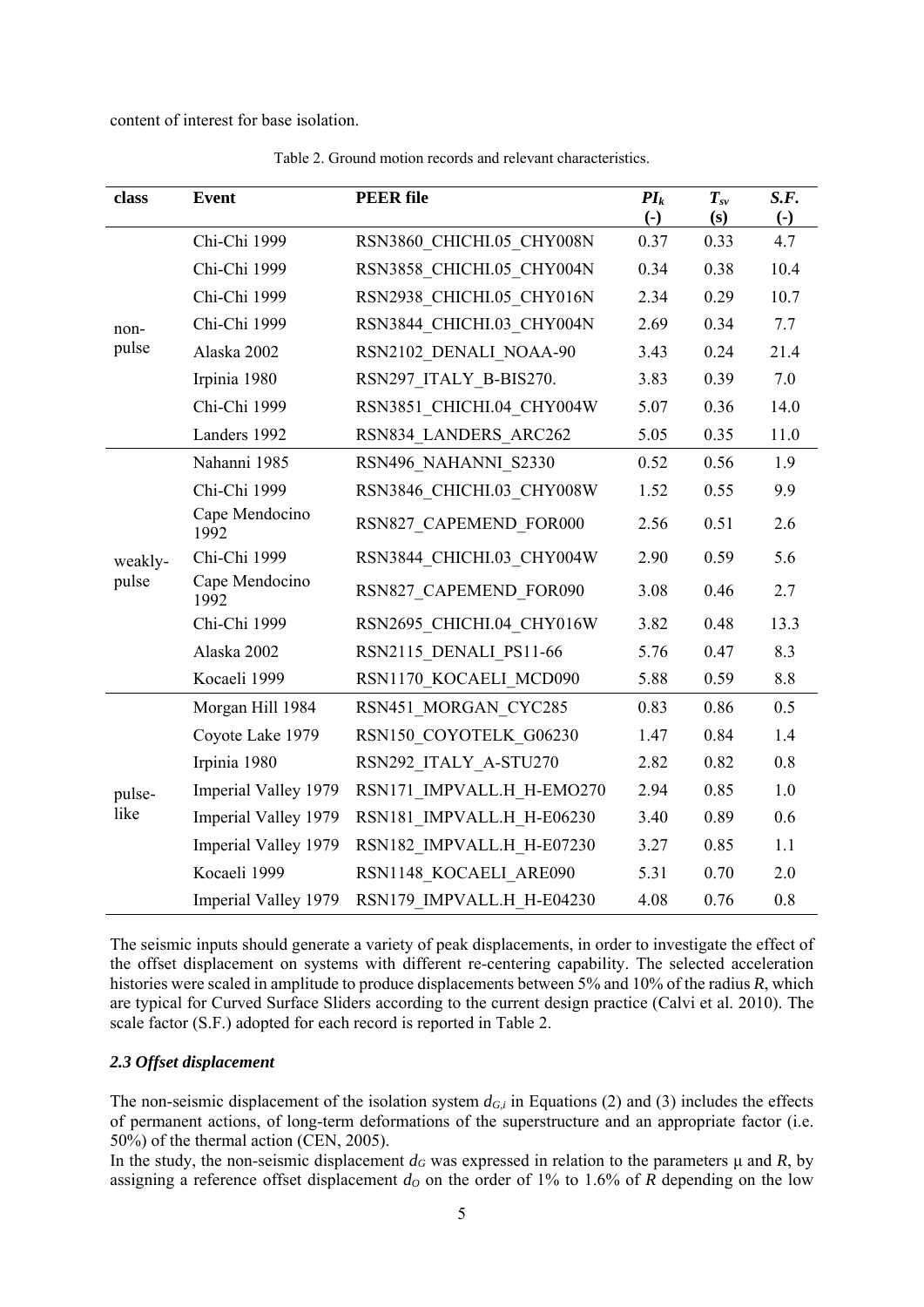velocity coefficient of friction (Table 3). In this way, the non-seismic displacement was related to the mechanical properties of the Curved Surface Slider, and independent of the actual seismic scenario.

| $\mathsf{\mu}_{LV}$ | $d_O/R$ |
|---------------------|---------|
| 0.02                | 1.0     |
| 0.03                | 1.2     |
| 0.04                | 1.4     |
| 0.05                | 1.6     |

Table 3. Maximum non-seismic displacement  $d<sub>Q</sub>$  assumed in the study.

Nonlinear Response History Analyses were conducted for the selected ground acceleration histories listed in Table 2. For each combination of isolator's mechanical parameters in accordance with Table 1 and each ground motion, five NRHAs were conducted, examining two non-seismic displacements  $d<sub>G</sub> = 0.5 d<sub>O</sub>$ , and  $d<sub>G</sub> = 1.0 d<sub>O</sub>$ , applied in either direction of motion, plus the reference condition with no offset  $(d<sub>G</sub> = 0)$ . A total of 2 400 analyses was performed.

#### **3. RESULTS**

The response parameters considered hereinafter are defined in Figure 3: *dm,o* and *dm* are the maximum displacements of the isolation system either moving from the offset displacement  $d_G$ , or from the centered position, respectively, while *dr,o* and *dr* are the relevant residual displacements at the end of the motion. The results of the analyses performed are summarized in Figures 4 to 8.



Figure 3. Displacement response histories of the isolation system either with offset (black line) or without offset (red line)

The effect of the non-seismic displacement on the maximum displacement of the isolation system induced by the ground motion is shown in Figure 4, where the ratio between the seismic displacement of the system with offset and the design displacement calculated without offset,  $d_{m,o}/d_m$  is plot as a function of the ratio between the design displacement *dm* and the maximum residual displacement *drm*, expressed as the product of the low velocity friction coefficient times the radius of curvature (Cardone et al. 2015; Quaglini et al. 2017b)

$$
d_{rm} = \mu_{LV} \cdot R \tag{7}
$$

The definition of  $d_{rm}$  given in Equation (7) is consistent with the fact that the system tends to naturally return towards the origin during the coda stage of the ground motion, when the velocity is low.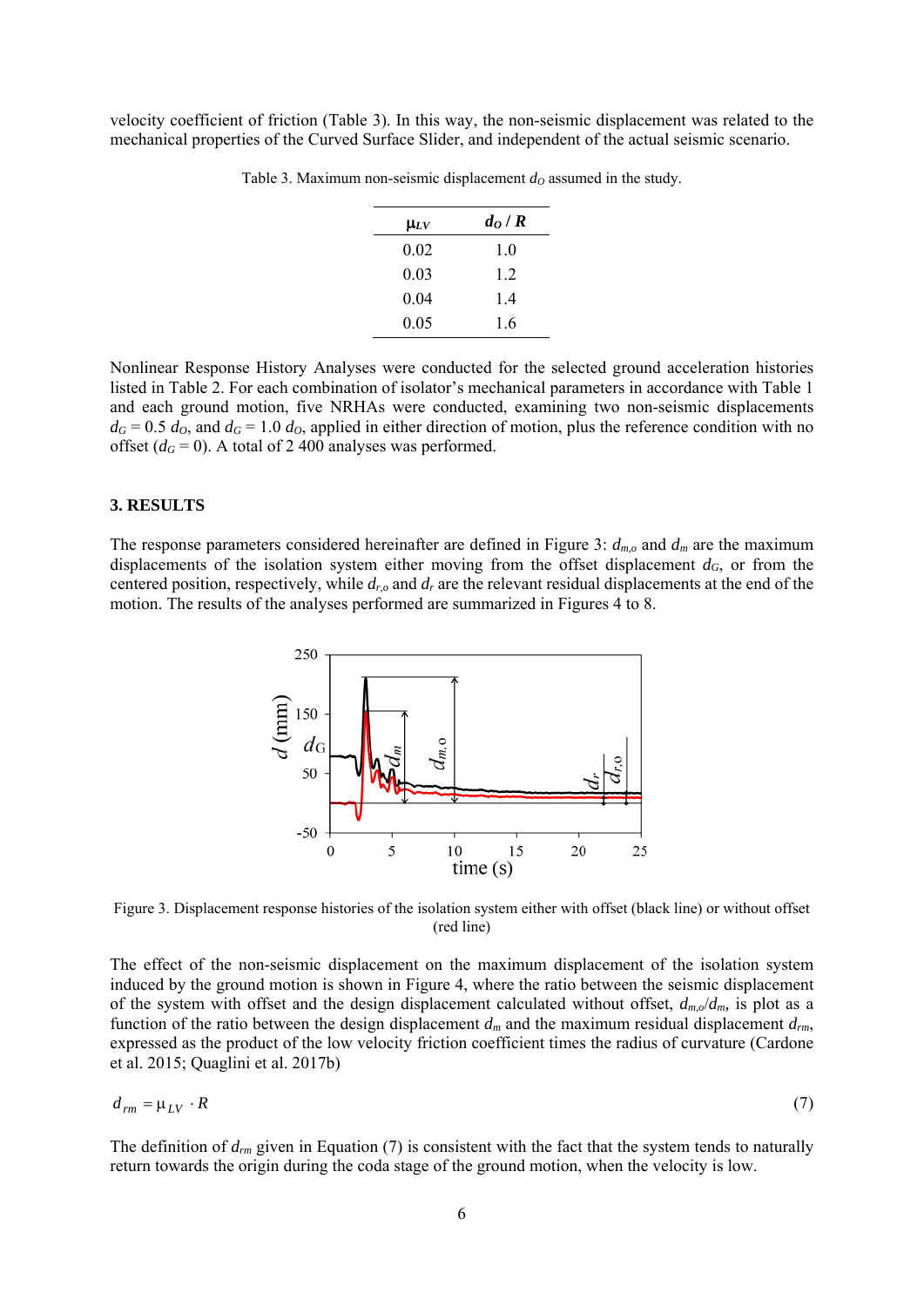

Figure 4. Effect of the non-seismic displacement  $d_G$  on the maximum displacement  $d_{mo}$ : (a) results of NRHA; (b) comparison (at 90% percentile) with Eurocode (EC08) criterion, Equation (4)

The effect of the non-seismic displacement was negligible for large values of *dm*/*drm*, whereas in a large number of analyses where  $d_m/d_{rm}$  was smaller than 2.5 the non-seismic displacement  $d_G$  affected the magnitude of the seismic displacement, producing either an amplification  $(d_m/d_m > 1)$  or a decrease  $(d_{m,o}/d_m < 1)$  with respect to the design value. The effect was larger for larger values of  $d_G$ .

By referring to the curves enveloping the 90th percentile of the observed data points shown in Figure 4(b) is it possible to conclude that:

- (a) for  $d_m/d_{rm} \le 0.5$ , the seismic displacement increased by more than 50% in comparison to the design level when the isolation system was affected from a non-seismic displacement  $d_G = d_O$ , and by more than 20% when  $d_G = 0.5 d_O$ ;
- (b) for  $0.5 \le d_m/d_{rm} \le 1.5$ , the effect of the non-seismic displacement was smaller, with maximum increases of the seismic displacement at the  $90<sup>th</sup>$  percentile between +20% and +50%, but not negligible;
- (c) for  $d_m/d_{rm} > 1.5$ , the effect of the non-seismic displacement became not significant in practice (maximum increase of  $d_{mo}$  less than 10% of  $d_m$ , irrespective of the value of  $d_G$ ).

In Figure 4(b) the regression curves are further compared to the criterion recommended by Eurocode 8 for estimating the accumulation of displacement in case of insufficient re-centering capability (Equation (4) in the paper). The difference between the regression curve at the  $90<sup>th</sup>$  percentile and the code provision became negligible only for *dm*/*drm* > 2.5.

The influence of the friction coefficient and the radius of curvature on the effect of the non-seismic displacement are illustrated in Figures 5(a) and 5(b) respectively. As expected, devices endowed with high coefficient of friction and large radius are more sensitive to an offset displacement because characterized by little re-centering capability; indeed the largest number of analyses showing significant increase of seismic displacement related to such devices. On the contrary,  $d_{m,o}/d_m$  ratios close to unity were typically observed for isolators with low friction and/or low radius of curvature.



Figure 5. Effect of the non-seismic displacement *d<sub>G</sub>*: (a) influence of coefficient of friction; (b) influence of radius of curvature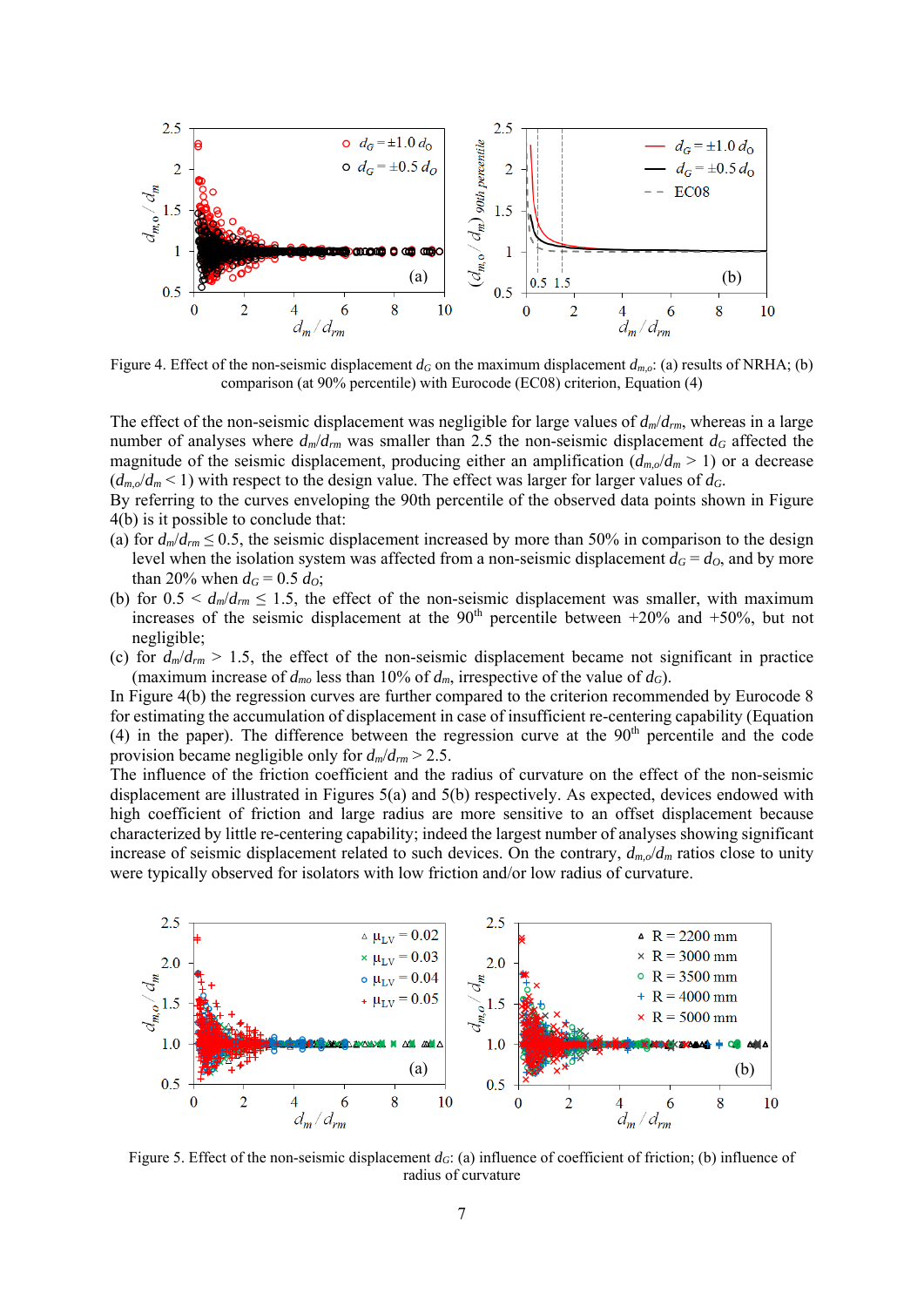The influence of the pulse-like rank of the ground motion is shown in Figure 6. It is evident that, while for no-pulse events the effect of the non-seismic displacement practically disappeared for  $d_m/d_{rm} > 0.5$ , for pulse-like motions the non-seismic displacement could promote an important increase of the seismic displacement also when  $d_m/d_{rm} > 2$ .



Figure 6. Effect of the non-seismic displacement  $d_G$ : influence of pulse rank of the ground motion

To fulfill the non-collapse compliance criterion, the capacity of the isolating devices must not be exceeded at the ultimate limit state. The total displacement *dm,o* calculated in NRHAs accounting for the effect of both non-seismic and seismic actions is compared in Figure 7 to the displacement capacity in accordance with Eurocode 8, Equation (2) or (3) in the paper:

$$
D = \max \left\{ d_G + \gamma_{IS} \cdot d_m; d_G + \gamma_{du} \cdot \rho_d \cdot d_m \right\} \tag{8}
$$

By accounting for a reliability factor  $\gamma_{IS} = 1.5$  (recommended value for bridges), the displacement capacity is never exceeded (Figure 7(a)). On the contrary, when  $\gamma_{IS} = 1.2$  (recommended value for buildings and equivalent structures), Figure 7(b) shows that for a number of analyses where *dm*/*drm* is between 0.5 and 2.0, the code provision can underestimate by up to 20% the total displacement of the isolating system affected from a non-seismic offset.



Figure 7. Total seismic displacement with offset (*dm.o*) calculated in NRHAs compared to the horizontal displacement capacity *(D)* in accordance with the Eurocode: (a)  $\gamma_{IS} = 1.5$ ; (b)  $\gamma_{IS} = 1.2$ 

A second concern, related to the limitation of damage, is the possible accrual of permanent displacements. To investigate the effect of  $d<sub>G</sub>$  on the residual displacement at the end of the earthquake, Figure 8(a) illustrates the ratio  $d_{r,o}/d_r$  between the residual displacement of the system affected from the non-seismic displacement and the residual displacement of the centered system, as a function of the recentering parameter  $d_m/d_{rm}$ . The effect of  $d_G$  disappeared for  $d_m/d_{rm} > 2.5$ , while for lower values accumulation of permanent displacement occurred in a number of analyses. As a further analysis, in Figure 8(b) the influence of the pulse rank of the ground motion is enlightened. The build up of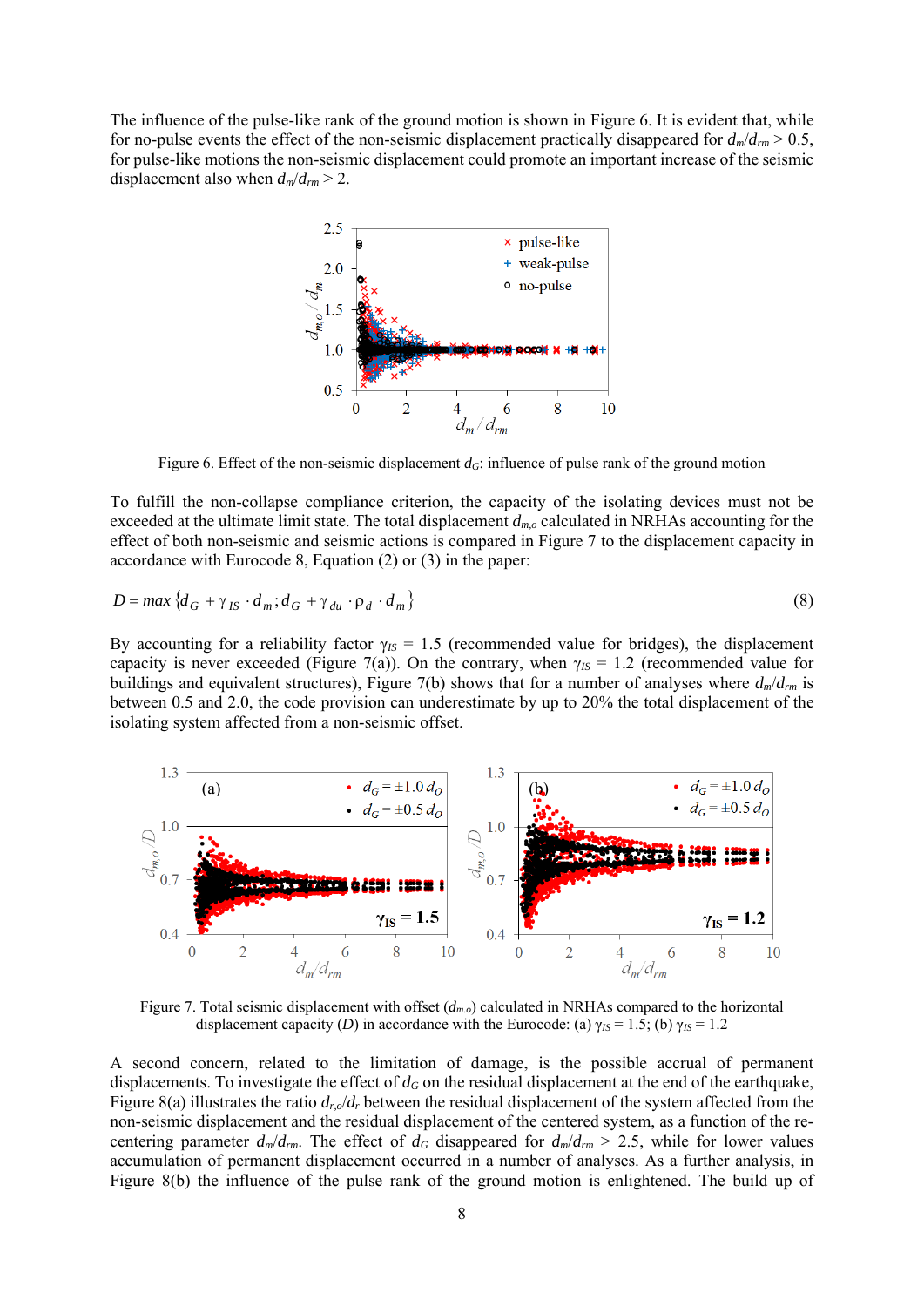permanent displacements typically occurred under pulse-like ground motions for values of *dm*/*drm* in excess than 0.5 and up to about 2.5, where was negligible for weak-pulse and no-pulse events (for the latter input, displacement accrual was not negligible only for not re-centering systems with *dm*/*drm* < 0.5). A similar behavior was already observed regarding the effect of  $d_G$  on the maximum displacement.



Figure 8. Effect of the non-seismic displacement  $d_G$  on the residual displacement  $d_{r,o}$ : (a) results of NRHA; (b) influence of pulse rank of the ground motion

# **5. CONCLUSIONS**

The effect of the non-seismic displacement  $d<sub>G</sub>$  on the maximum displacement of an isolation system comprised of Curved Surface Sliders during an earthquake has been investigated in a parametric study. The mechanical properties of the isolating device were changed in order to cover the typical production ranges of the devices today on the European market, while a set of natural ground motions with different frequency and pulse-like content was selected for conductig Nonlinear Response History Analyses. The main outcomes of the study are summarized in the next points.

- (1) the effect of the non-seismic displacement on the total seismic displacement of the isolating system is not negligible for systems with low restoring capability, i.e. when the ratio *dm*/*drm* is small (where  $d_m$  is the design seismic displacement of the system without offset), but it becomes irrelevant when  $d_m/d_{rm}$  is greater than 2.5 (or 1.5 considering the 90<sup>th</sup> percentile of the observed results);
- (2) the provision of the Eurocode 8 (CEN 2004, 2005) for determining the ultimate capacity of the isolating devices seems to be not conservative when a reliability factor  $\gamma_{IS} = 1.2$  is assumed especially in presence pulse-like ground motions;
- (3) when base-isolated structures are located near active faults where pulse-like events are expected to occur (Baker 2007), particular attention should therefore be deserved to the design of the displacement capacity of the isolation system; in such situations it is therefore suggested to adopt the more conservative value  $\gamma_{IS} = 1.5$  even in case of buildings. In this regard, it is worth noting that the pulse-like features of the ground motion are not considered by the provisions stated in the code;
- (4) the non-seismic displacement affects the residual displacement at the end of the earthquake in a way that is similar to the one observed for the maximum displacement; in presence of small values of *dm*/*drm*, and under pulse-like ground motions, permanent displacements tend to accumulate;
- (5) the criterion  $d_m/d_{rm} > 0.5$  recommended by the code seem to over-estimate the re-centering capability of the Curved Surface Sliders; for this type of isolating devices a more conservative figure seems to be appropriate, e.g.  $d_m/d_{rm} > 2.5$  as suggested by Cardone et al. (2015).

#### **6. ACKNOWLEDGMENTS**

This work has been partially funded by the ReLUIS (Laboratories University Network of Seismic Engineering) Consortium within the ReLUIS/DPC 2014–2018 research program (Research line: Seismic Isolation & Energy Dissipation).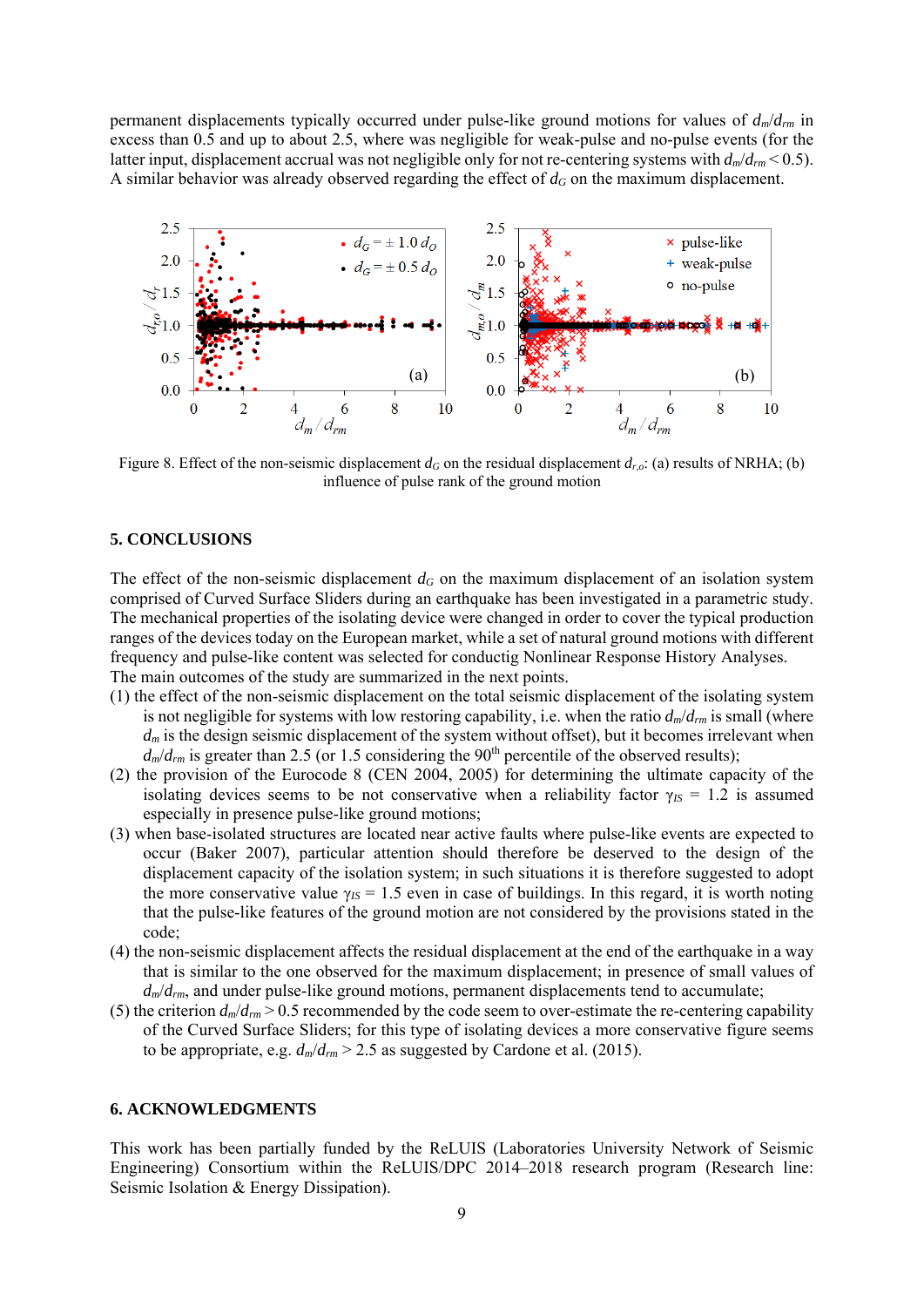#### **7. REFERENCES**

Ancheta TD, Darragh RB, Stewart JP, Seyhan E, Silva WJ, Chiou BSJ, Wooddell KE, Graves RW, Kottke AR, Boore DM, Kishida T, Donahue JL (2013). PEER NGA-West2 Database, *PEER Report 2013/03*, Pacific Earthquake Engineering Research Center (PEER), Berkeley, CA.

Anderson JC, Bertero VV (1987). Uncertainties in establishing design earthquakes. *Journal of Structural Engineering*, 113(8): 1709–1724.

Baker JW. (2007). Quantitative Classification of Near-Fault Ground Motions Using Wavelet Analysis. *Bulletin of the Seismological Society of America*, 97(5): 1486–1501, doi :10.1785/0120060255.

Bolt BA (1969). Duration of strong motion. *Proceedings of the 4th World Conference on Earthquake Engineering*, 13-18 January, Santiago, Chile.

Calvi GM, Pietra D, Moratti M (2010). Criteri per la progettazione di dispositivi di isolamento a pendolo scorrevole. *Progettazione Sismica*, 3(1): 7-30.

CEN (2004). Eurocode 8: Design of structures for earthquake resistance – Part 1: General rules, seismic actions and rules for buildings, EN1998-1:2004, European Committee for Standardization, Brussels.

CEN (2005). Eurocode 8: design of structures for earthquake resistance—Part 2: Bridges, EN1998-2:2005, European Committee for Standardization, Brussels.

Cardone D (2012). Re-centering capability of flag-shaped seismic isolation systems. *Bulletin of Earthquake Engineering*, 10(4): 1267–1284, DOI:10.1007/s10518-012-9343-1.

Cardone D, Gesualdi G, Brancato P (2015). Restoring capability of friction pendulum seismic isolation systems. *Bulletin of Earthquake Engineering*, 13(8): 2449-2480, DOI:10.1007/s10518-014-9719-5.

Cardone D, Gesualdi G (2017). Influence of residual displacements on the design displacement of spherical friction-based isolation systems. *Soil Dynamics and Earthquake Engineering*, 100: 492-503, DOI:10.1016/j.soildyn.2017.07.001.

Carydis P, Castiglioni C, Lekkas E, Kostaki I, Lebesis N, Drei A (2012). The Emilia Romagna, May 2012 earthquake sequence. The influence of the vertical earthquake component and related geoscientific and engineering aspects. *Ingegneria Sismica – International Journal of Earthquake Engineering*, XXIX: 31-58.

Constantinou MC, Mokha A, Reinhorn AM (1991). Teflon bearings in base isolation. II: modeling. *Journal of Structural Engineering*, 116(2): 455-474, DOI:10.1061/(ASCE)0733-9445(1990)116:2(455).

Decanini L, Gavarini C, Mollaioli F (2000). Some remarks on the Umbria-Marche earthquakes of 1997. *European Earthquake Engineering*, 3: 18-48.

Di Sarno L, Elnashai AS, Manfredi G (2011). Assessment of RC columns subjected to horizontal and vertical ground motions recorded during the 2009 L'Aquila (Italy) earthquake. *Engineering Structures*, 33(5): 1514-1535, DOI:10.1016/j.engstruct.2011.01.023.

Di Sarno L, Yenidogan C, Erdik M (2013). Field evidence and numerical investigation of the Mw = 7.1 October 23 Van, Tabanli and the Mw > 5.7 November Earthquakes of 2011. *Bulletin of Earthquake Engineering*, 11(1): 313-346, DOI:10.1007/s10518-012-9417-0.

Dolce M, Cardone D, Croatto F (2005). Frictional behaviour of steel-PTFE interfaces for seismic isolation. *Bulletin of Earthquake Engineering*, 3(1): 75-99, DOI:10.1007/s10518-005-0187-9.

Fenz DM, Constantinou MC (2006). Behaviour of the double concave friction pendulum bearing. *Earthquake Engineering and Structural Dynamics*, 35(11): 1403-1424, DOI: 10.1002/eqe.589.

Fenz DM, Constantinou MC. (2008a). Spherical sliding isolation bearings with adaptive behavior: theory. *Earthquake Engineering and Structural Dynamics*, 37(2): 163-183, DOI: 10.1002/eqe.751.

Fenz DM, Constantinou MC (2008b). Spherical sliding isolation bearings with adaptive behavior: experimental verification. *Earthquake Engineering and Structural Dynamics*, 37(2): 185-205, DOI: 10.1002/eqe.750.

Huang Y, Wu JP, Zhang TZ, Zhang DN (2008). Relocation of the M 8.0 Wenchuan earthquake and its aftershock sequence. *Science in China (Series D)*, 51(12): 1703-1711, DOI: 10.1007/s11430-008-0135-z.